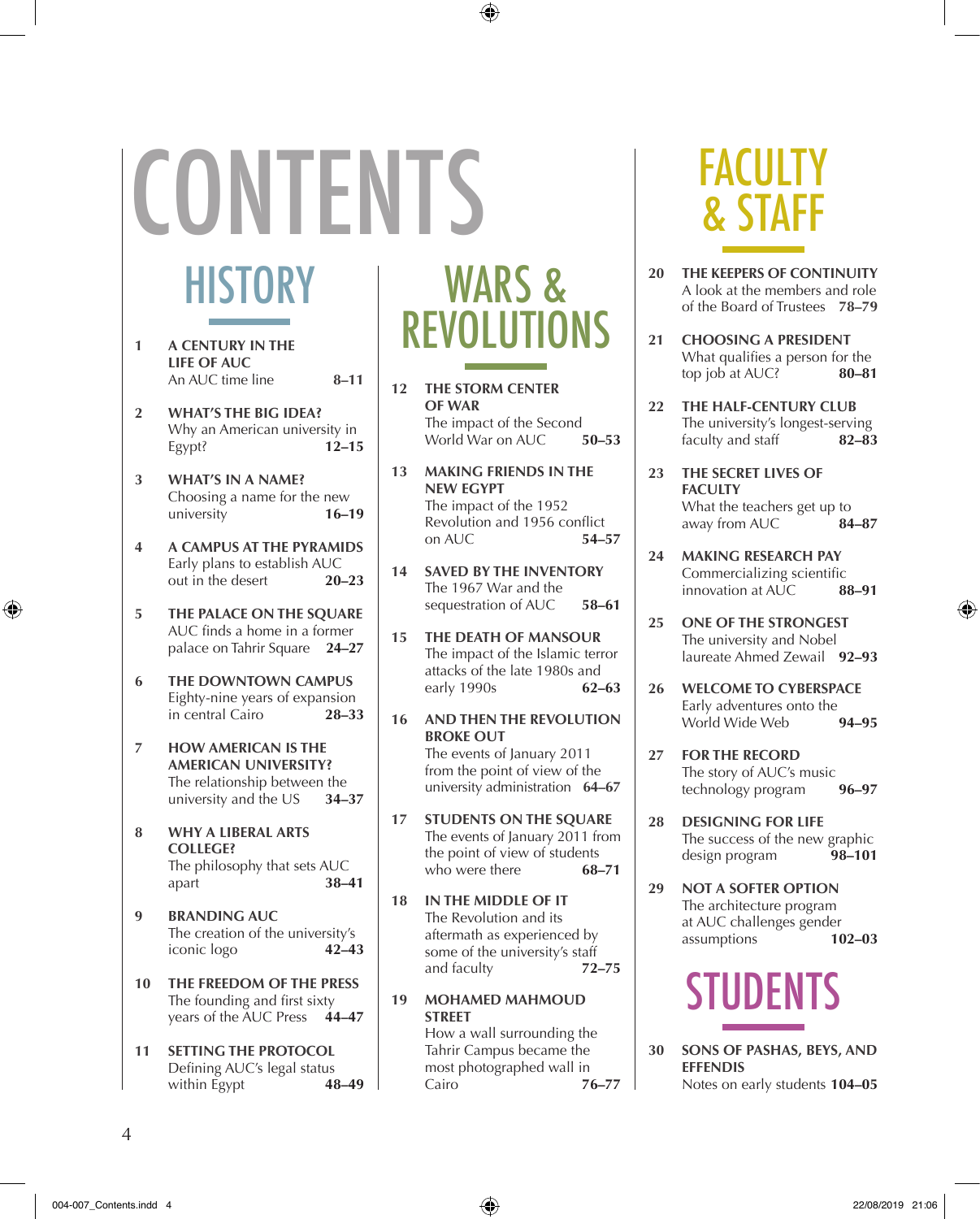- **31 The First Coed** A first female student **106–07**
- **32 Four females foR every Man** Correcting a chronic gender<br>
imbalance<br> **108-09 imbalance**
- **33 Don't Call Me "MUZZA"** The days of Miss AUC **110–13**
- **34 I Protest** Student demonstrations on<br>
campus
114–16 campus
- **35 AUC's other presidents** A brief word with past heads of the Student Union **117–19**
- **36 A Fa mily Affair** Three generations of a family<br>at AUC **120–21** at AUC
- **37 Read All About It** The evolution of the university's student newspaper **122–25**
- **38 Welcome to Life** Ten decades of commencement<br>speeches 126–29 speeches



- **39 Back at the old stomping ground** Queen Rania pays a return visit<br>to AUC 130-31 to AUC
- **40 egyptian women changing their World** AUC women hitting the heights in public service **132–35**
- **41 getting on in business** A new wave of entrepreneurial<br>alumni 136–39 alumni **136–39**
- **42 peak performer**  The literal heights achieved by alumnus Omar Samra **140–41**
- **43 sound and vision** Alumni at the movies and on stage **142–45**
- **44 An AUC Bookshelf** International fiction and non-<br>fiction by AUCians 146-47 fiction by AUCians
- **45 The Senior Alumnus** An interview with AUC's oldest living former student **148–49**
- **46 The pursuit and expression of truth** Alumni working in journalism and TV news **150–52**
- **47 learning to spell "pharaoh"** The benefits to studying Egyptology at AUC **153–55**
- **48 "17 and In AUC"** University life as fodder for performance art **156–57**

### SOCIAL LIFE

- **49 Downtown days** Tales from Tahrir **158–61**
- **50 Rock & Roll Hall of Fame** Remembering some of the AUC<br>student bands **162–63** student bands
- **51 Campus Cats** Love or hate them, there have always been cats at AUC **164–65**
- **52 join the club** AUC's co-curricular activities are as important as its academic offerings **166–69**
- **53 stage by stage** Theatre faculty make a pick of<br>past productions **170–73** past productions
- **54 The AUC Pyramid** When healthy bodies were as important as healthy minds **174–75**
- **55 making a splash** Improved facilites result in<br>sporting successes 176–79 sporting successes

**56 The Olympians** AUCians at the world's greatest<br>sporting event 180-81 sporting event

# auc in egypt

- **57 A Cultural Center for Ca iro** Ewart Hall as a forum for intellectual exchange **182–85**
- **58 The Ewart Hall Hoard** The story of AUC's forgotten antiquities **186–87**
- **59 The Nubia Project** The Social Research Center<br>comes of age 188-91 comes of age
- **60 A Fame of Sorts** How the popular portrayal of<br>ALIC has evolved  $192-95$ AUC has evolved
- **61 Here Comes the Sun** Pioneering sustainable energy at Basaisa **196–97**
- **62 conserving Egypt** Sifting through the stacks of the Rare Books and Special Collections Library **198–201**
- **63 a better orange** Nurturing new strains of citrus at the Desert Development Center **202–05**
- **64 going public** The work of the School of Continuing Education **206–09**
- **65 reading writing on buildings** Compiling a database of Islamic inscriptions **210–11**



**66 Al-Sitt Sings at Ewart** When Umm Kulthoum sang at<br>AUC 212-13 AUC **212–13**